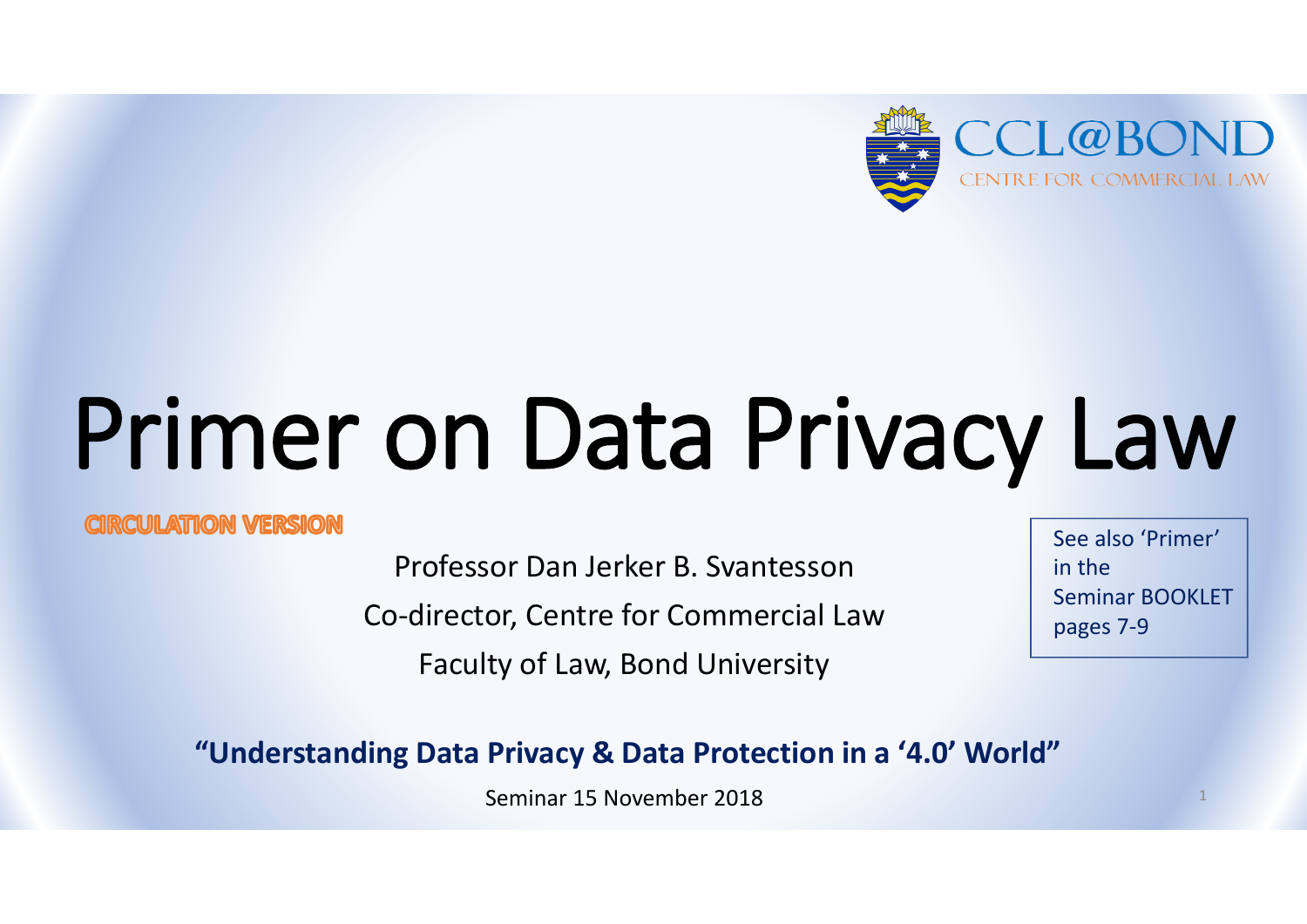

## *Data privacy law: What is it?*

- **Technology - constant driving force**
	- Technology develops quickly
	- Laws develop slowly
	- Law is now trying to catch up (but is already behind again)

#### • **Privacy - fundamental human right**

- Right to Privacy applies to all technologies
- The difficulty of protection privacy makes the right to privacy even more important
- Interpretation/application of data privacy law is affected by each state's fundamental values
- Same legal rule can be interpreted/applied differently in different countries

#### • **Regulates processing of Personal Data to protect privacy**

- Avoid personal data and you can avoid data privacy law
- Data minimisation and smart data processing
- **Ecosystem:** 
	- Data subject Controller Processor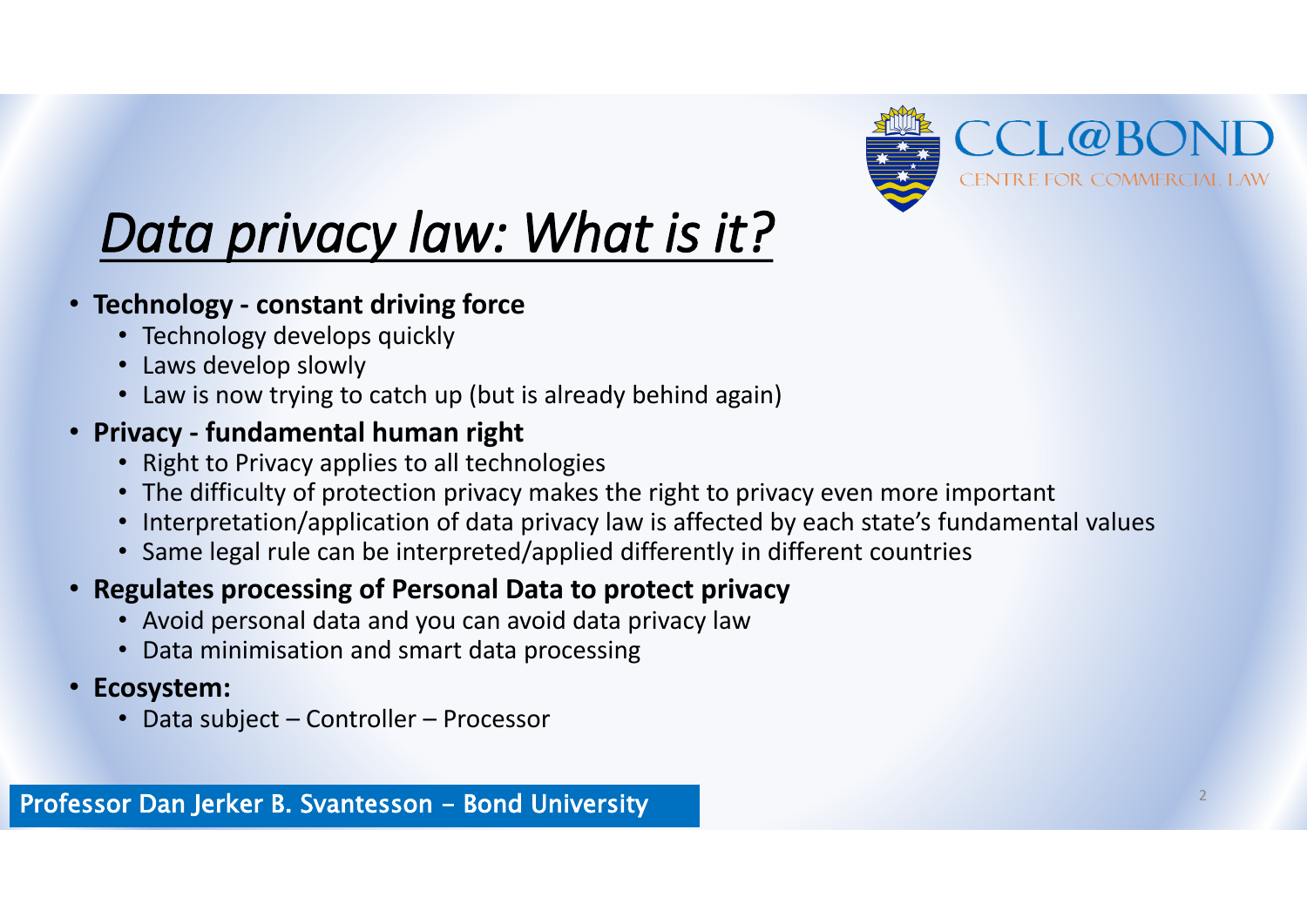

## *Data privacy law: What is it?*

### • **Common rights and obligations**

- Processing (collection, use & disclosure)
- Openness & transparency
- Data quality
- Access & correction
- Data security
- Cross-border data transfers

#### • **Compliance is not optional, you can't contract out of data privacy law as such, BUT…**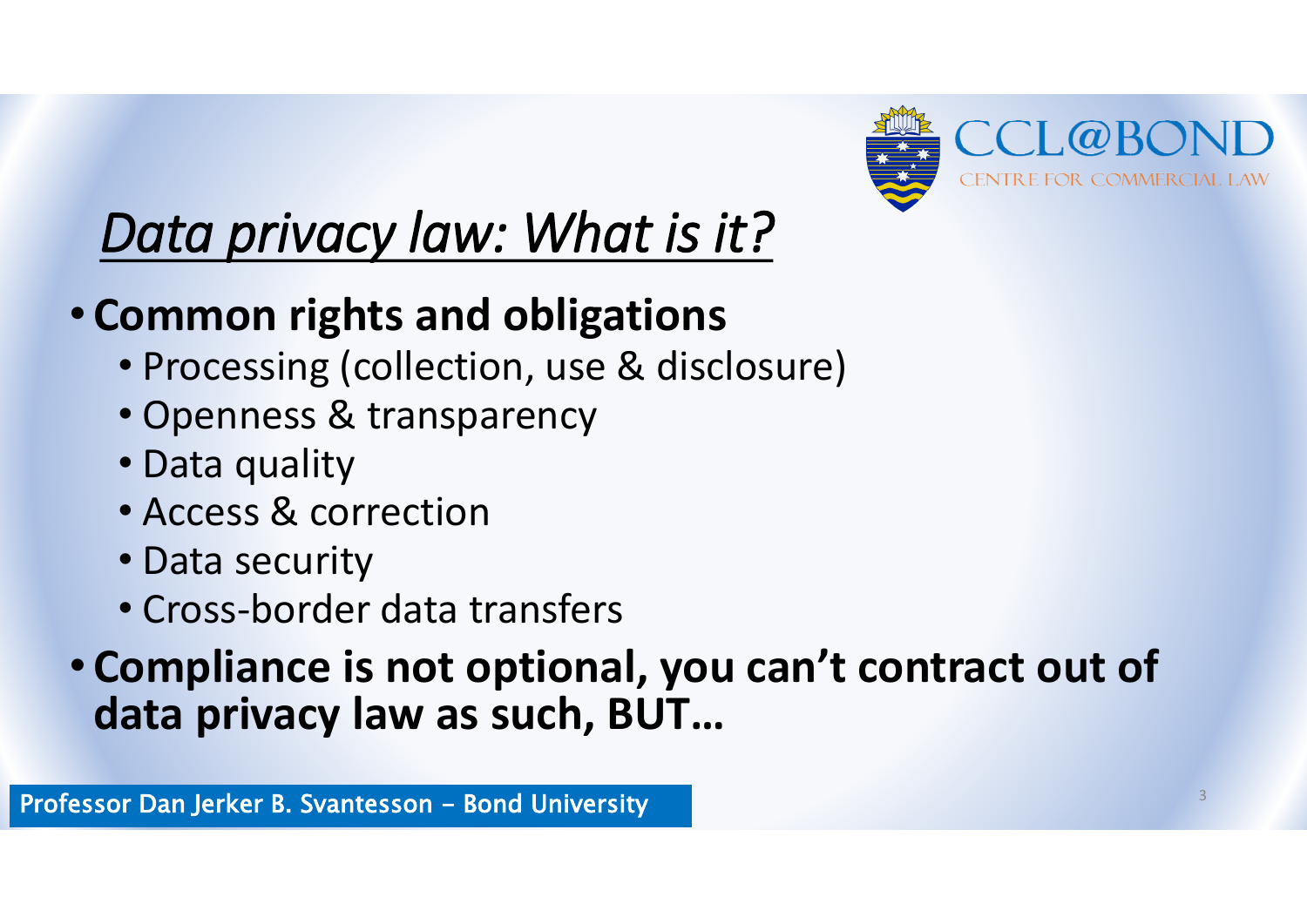

### *Key Concepts: Consent*

- Unambiguous
- Informed
- Free
- Specific
- Right to withdraw
- Bundled consent (to a number of actions with one click)
- An uneasy relationship with contract law (eg online Terms of Use agreements)
- Difficult to achieve all elements